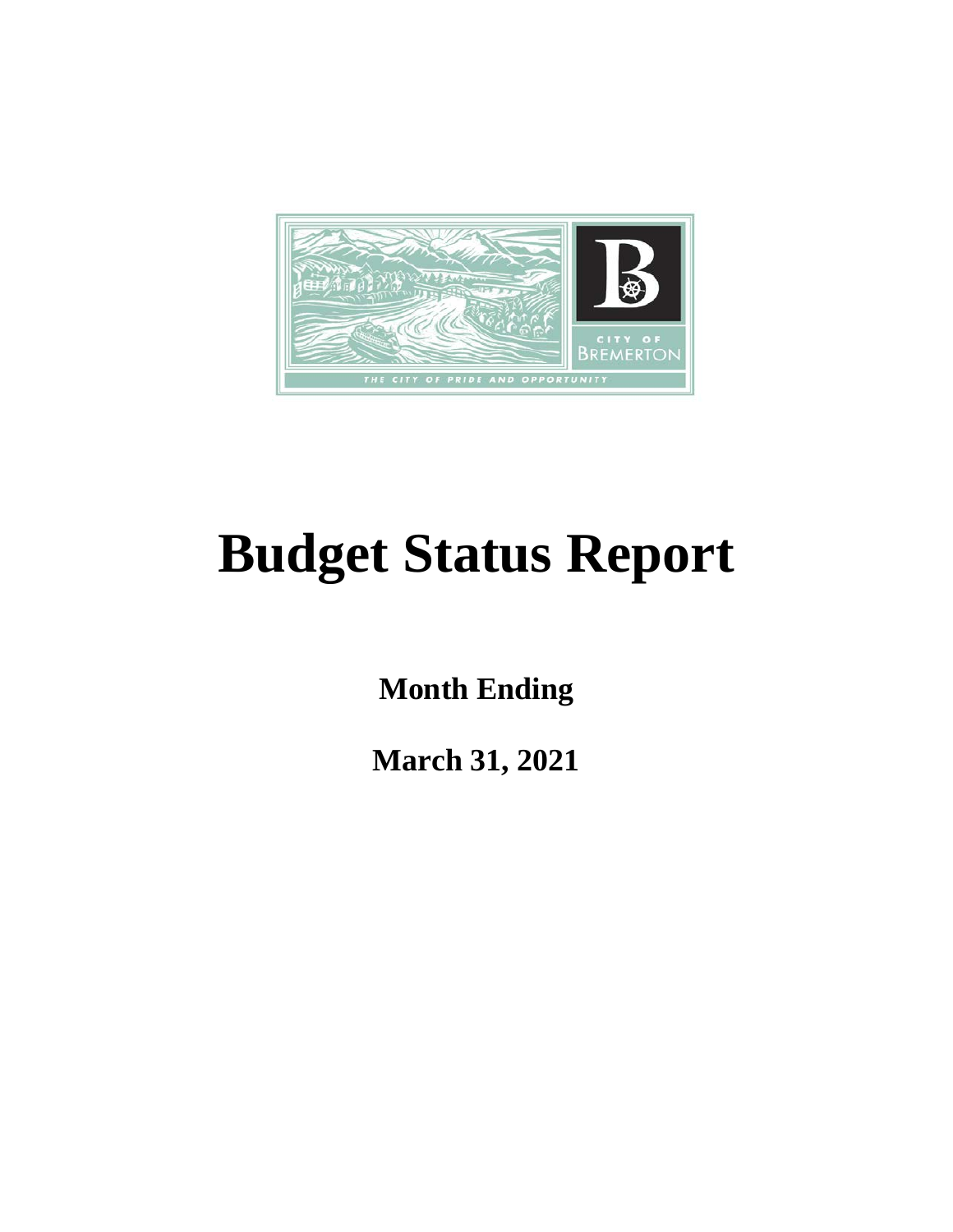

# **Monthly Revenue and Expenditure Summary General Fund**

|     |                                 |                                       | <b>Year to Date</b>                 |                                           | <b>Monthly</b>                                                           |                                                   |                                  |                                                       |                                      |                                                                              |  |
|-----|---------------------------------|---------------------------------------|-------------------------------------|-------------------------------------------|--------------------------------------------------------------------------|---------------------------------------------------|----------------------------------|-------------------------------------------------------|--------------------------------------|------------------------------------------------------------------------------|--|
|     | <b>Revenue</b><br><b>Budget</b> | <b>Revenue</b><br><b>Year to Date</b> | <b>Expenditure</b><br><b>Budget</b> | <b>Expenditure</b><br><b>Year to Date</b> | <b>YTD</b><br><b>Variance</b><br><b>Revenue vs</b><br><b>Expenditure</b> | <b>Monthly</b><br><b>Revenue</b><br><b>Budget</b> | <b>Monthly</b><br><b>Revenue</b> | <b>Monthly</b><br><b>Expenditure</b><br><b>Budget</b> | <b>Monthly</b><br><b>Expenditure</b> | <b>Monthly</b><br><b>Variance</b><br><b>Revenue vs</b><br><b>Expenditure</b> |  |
| Jan | 3,404,947<br>\$                 | 3,322,172<br>\$                       | $$4,405,660$ \$                     | 4,454,077                                 | \$(1,131,905)                                                            | \$3,404,947                                       | \$3,322,172                      | \$4,405,660                                           | \$4,454,077                          | \$(1, 131, 905)                                                              |  |
| Feb | 6,352,567                       | 6,690,708                             | 8,292,254                           | 7,833,588                                 | (1, 142, 880)                                                            | 2,947,620                                         | 3,368,536                        | 3,886,594                                             | 3,379,511                            | (10, 975)                                                                    |  |
| Mar | 9,275,757                       | 9,564,264                             | 12,467,224                          | 11,492,772                                | (1,928,507)                                                              | 2,923,190                                         | 2,873,556                        | 4,174,970                                             | 3,659,184                            | (785, 628)                                                                   |  |
| Apr | 12,495,549                      |                                       | 16,418,907                          |                                           |                                                                          | 3,219,792                                         |                                  | 3,951,683                                             |                                      |                                                                              |  |
| May | 19,378,479                      |                                       | 20,440,057                          |                                           |                                                                          | 6,882,929                                         |                                  | 4,021,150                                             |                                      |                                                                              |  |
| Jun | 22,646,493                      |                                       | 24,556,149                          |                                           |                                                                          | 3,268,015                                         |                                  | 4,116,092                                             |                                      |                                                                              |  |
| Jul | 25,845,284                      |                                       | 28,879,387                          |                                           |                                                                          | 3,198,791                                         |                                  | 4,323,237                                             |                                      |                                                                              |  |
| Aug | 28,558,331                      |                                       | 32,891,615                          |                                           |                                                                          | 2,713,047                                         |                                  | 4,012,228                                             |                                      |                                                                              |  |
| Sep | 31,328,346                      |                                       | 37,107,304                          |                                           |                                                                          | 2,770,015                                         |                                  | 4,215,690                                             |                                      |                                                                              |  |
| Oct | 34,749,824                      |                                       | 41,341,681                          |                                           |                                                                          | 3,421,478                                         |                                  | 4,234,376                                             |                                      |                                                                              |  |
| Nov | 41,077,262                      |                                       | 45,409,401                          |                                           |                                                                          | 6,327,438                                         |                                  | 4,067,720                                             |                                      |                                                                              |  |
| Dec | 45,080,705                      |                                       | 49,295,144                          |                                           |                                                                          | 4,003,443                                         |                                  | 3,885,743                                             |                                      |                                                                              |  |

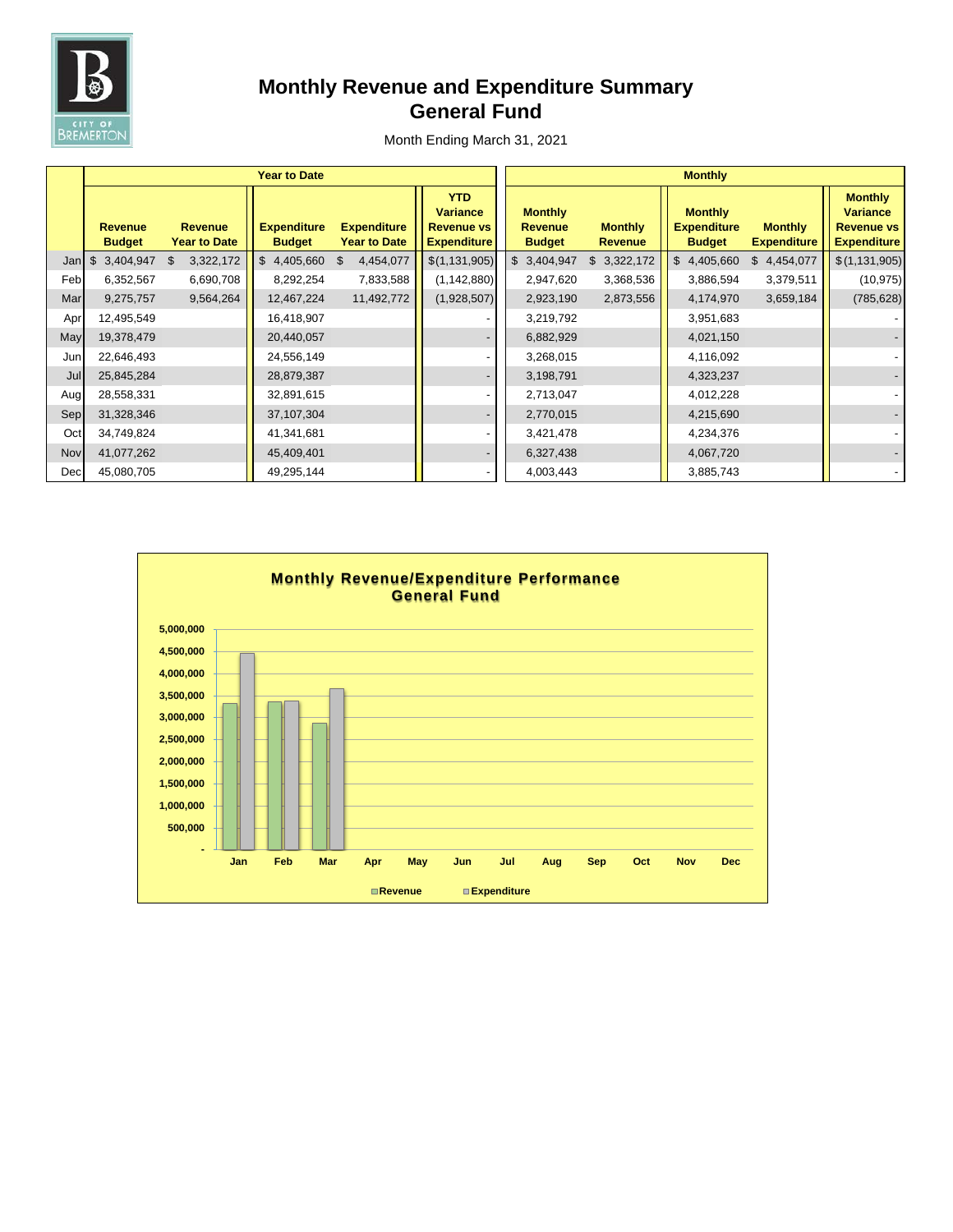

# **General Fund Expenditures By Department**

|                              | <b>Personnel</b> |              |                 | <b>Supplies</b> |              |                 | <b>Capital &amp; Transfers</b> |                          |                 | <b>Total</b>  |                |           |
|------------------------------|------------------|--------------|-----------------|-----------------|--------------|-----------------|--------------------------------|--------------------------|-----------------|---------------|----------------|-----------|
|                              | <b>Budget</b>    | <b>YTD</b>   | %<br><b>YTD</b> | <b>Budget</b>   | <b>YTD</b>   | %<br><b>YTD</b> | <b>Budget</b>                  | <b>YTD</b>               | %<br><b>YTD</b> | <b>Budget</b> | <b>YTD</b>     | %<br>YTD. |
| <b>City Council</b>          | 345,200<br>\$    | \$<br>88,217 | 25.56% \$       | 63,365          | \$<br>11,116 | 17.54% \$       |                                | \$                       |                 | 408,565<br>\$ | 99,334<br>l \$ | 24.31%    |
| Executive                    | 273,500          | 71,444       | 26.12%          | 74,022          | 9,464        | 12.79%          |                                |                          |                 | 347,522       | 80,908         | 23.28%    |
| <b>Financial Services</b>    | 1,259,300        | 313,165      | 24.87%          | 358,603         | 39,044       | 10.89%          |                                | $\overline{\phantom{a}}$ |                 | 1,617,903     | 352,209        | 21.77%    |
| City Attorney                | 1,395,600        | 339,043      | 24.29%          | 245,915         | 45,365       | 18.45%          |                                |                          |                 | 1,641,515     | 384,407        | 23.42%    |
| <b>Human Resources</b>       | 502,500          | 129,503      | 25.77%          | 253,385         | 29,194       | 11.52%          |                                |                          |                 | 755,885       | 158,697        | 20.99%    |
| <b>Community Development</b> | 1,820,700        | 488,352      | 26.82%          | 941,680         | 55,139       | 5.86%           | 75,000                         | 18,750                   | 25.00%          | 2,837,380     | 562,241        | 19.82%    |
| <b>Municipal Court</b>       | 983,000          | 255,169      | 25.96%          | 544,581         | 104,656      | 19.22%          |                                |                          |                 | 1,527,581     | 359,825        | 23.56%    |
| City Auditor                 | 88,400           | 22,138       | 25.04%          | 6,915           | 997          | 14.42%          |                                |                          |                 | 95,315        | 23,136         | 24.27%    |
| <b>Police Department</b>     | 10,931,400       | 2,624,304    | 24.01%          | 1,844,172       | 310,080      | 16.81%          |                                |                          |                 | 12,775,572    | 2,934,384      | 22.97%    |
| <b>Fire Department</b>       | 10,718,900       | 2,769,257    | 25.84%          | 1,367,511       | 289,028      | 21.14%          |                                |                          |                 | 12,086,411    | 3,058,285      | 25.30%    |
| Pension                      | 1,479,400        | 411,707      | 27.83%          | 407,000         | 76,669       | 18.84%          |                                |                          |                 | 1,886,400     | 488,375        | 25.89%    |
| <b>General Facilities</b>    | 510,500          | 146,592      | 28.72%          | 887,975         | 132,068      | 14.87%          | 540,000                        |                          | 0.00%           | 1,938,475     | 278,659        | 14.38%    |
| Parks Department             | 2,227,800        | 549,272      | 24.66%          | 847,334         | 106,896      | 12.62%          | 132,700                        | 132,700                  | 100.00%         | 3,207,834     | 788,867        | 24.59%    |
| Engineering                  | 2,699,400        | 608,909      | 22.56%          | 351,752         | 59,935       | 17.04%          |                                |                          |                 | 3,051,152     | 668,844        | 21.92%    |
| Non-Departmental             | 199,200          |              | N/A             | 3,767,634       | 758,025      | 20.12%          | 1,150,800                      | 496,575                  | 43.15%          | 5,117,634     | 1,254,600      | 24.52%    |
| <b>Total</b>                 | \$35,434,800     | \$8,817,072  | 24.88%          | \$11,961,844    | \$2,027,675  |                 | 16.95% \$1,898,500             | \$<br>648,025            | 34.13%          | \$49,295,144  | \$11,492,772   | 23.31%    |



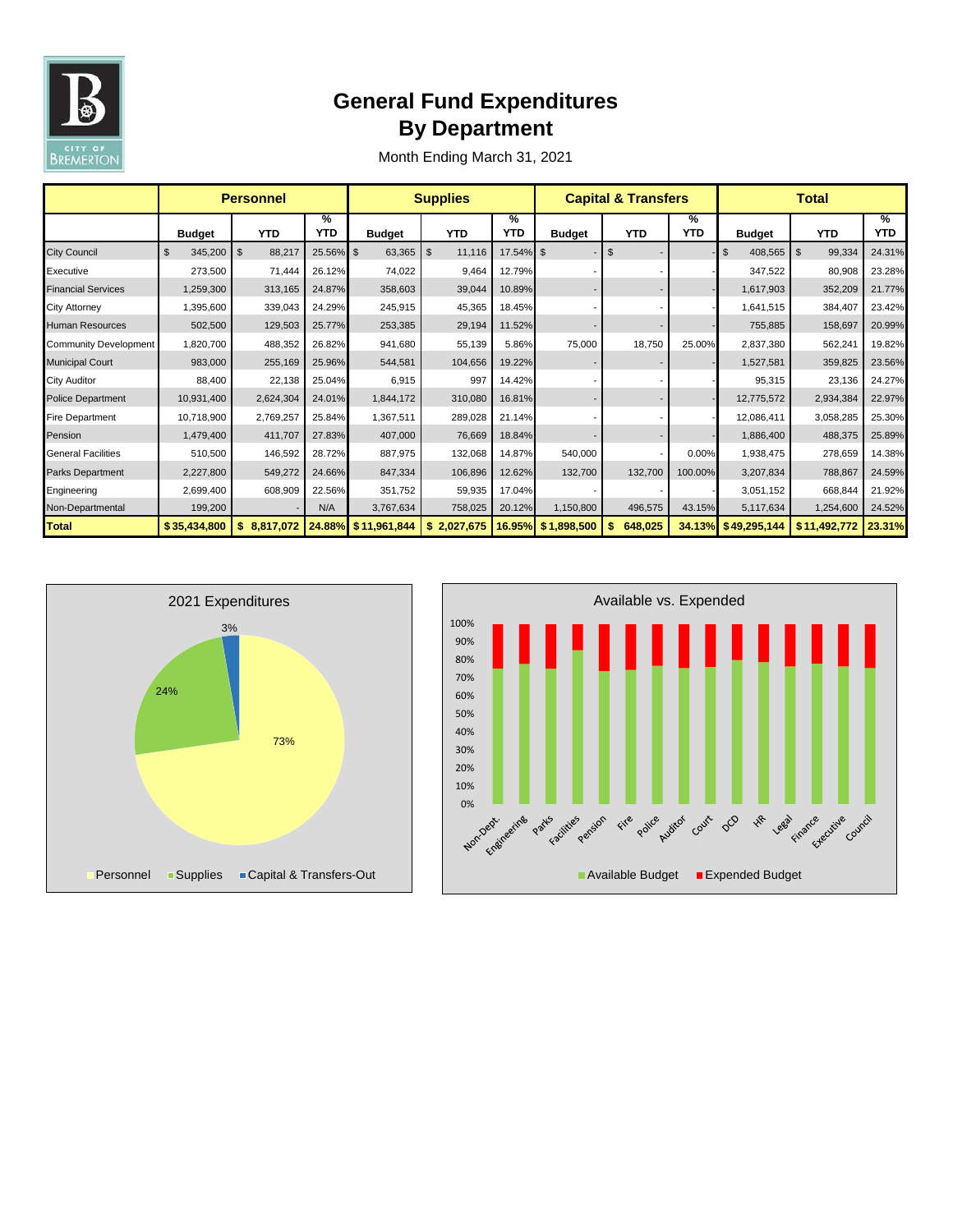

## **REVENUES - GENERAL FUND BUDGET ESTIMATE & ACTUAL RECEIPTS**

Month Ending March 31, 2021

|                                    | <b>BUDGETED</b> | <b>YTD ACTUAL</b> | <b>YTD %</b>     |                |
|------------------------------------|-----------------|-------------------|------------------|----------------|
| <b>GENERAL FUND REVENUE SOURCE</b> | <b>REVENUE</b>  | <b>REVENUE</b>    | <b>COLLECTED</b> | <b>BALANCE</b> |
| TAXES                              |                 |                   |                  |                |
| <b>PROPERTY</b>                    | 10,241,852      | 349,418           | 3.41%            | 9,892,434      |
| <b>SALES</b>                       | 9,377,236       | 2,486,683         | 26.52%           | 6,890,553      |
| <b>B&amp;O</b>                     | 2,900,000       | 1,281,247         | 44.18%           | 1,618,753      |
| PRIVATE UTILITY                    | 4,541,000       | 1,195,340         | 26.32%           | 3,345,660      |
| <b>CITY UTILITY</b>                | 5,663,106       | 1,339,605         | 23.65%           | 4,323,501      |
| <b>OTHER</b>                       | 810,000         | 228,440           | 28.20%           | 581,560        |
| <b>SUB-TOTAL TAXES</b>             | 33,533,194      | 6,880,734         | 20.52%           | 26,652,460     |
| LICENSES & PERMITS                 | 1,388,550       | 523,968           | 37.73%           | 864,582        |
| <b>INTERGOVERNMENTAL</b>           | 1,979,196       | 380,694           | 19.23%           | 1,598,502      |
| <b>CHARGES FOR SERVICES</b>        | 6,326,365       | 1,446,347         | 22.86%           | 4,880,018      |
| <b>FINES &amp; FORFEITURES</b>     | 995,900         | 271,638           | 27.28%           | 724,262        |
| <b>MISCELLANEOUS</b>               | 316,500         | 60,884            | 19.24%           | 255,616        |
| <b>INTERFUND &amp; OTHER FIN.</b>  | 541,000         | 0                 | 0.00%            | 541,000        |
| <b>SUB-TOTAL</b>                   | 11,547,511      | 2,683,531         | 23.24%           | 8,863,980      |
|                                    |                 |                   |                  |                |
|                                    |                 |                   |                  |                |
| <b>TOTAL GENERAL FUND</b>          | 45,080,705      | 9,564,264         | 21.22%           | 35,516,441     |

*Note: Time Elapsed 25%*



## **BY MONTH REVENUES - GENERAL FUND**

**\_\_\_\_\_\_\_\_\_\_\_\_\_\_\_\_\_\_\_\_\_\_\_\_\_\_\_\_\_\_\_\_\_\_\_\_\_\_\_\_\_\_\_\_\_\_\_\_\_\_\_\_\_\_**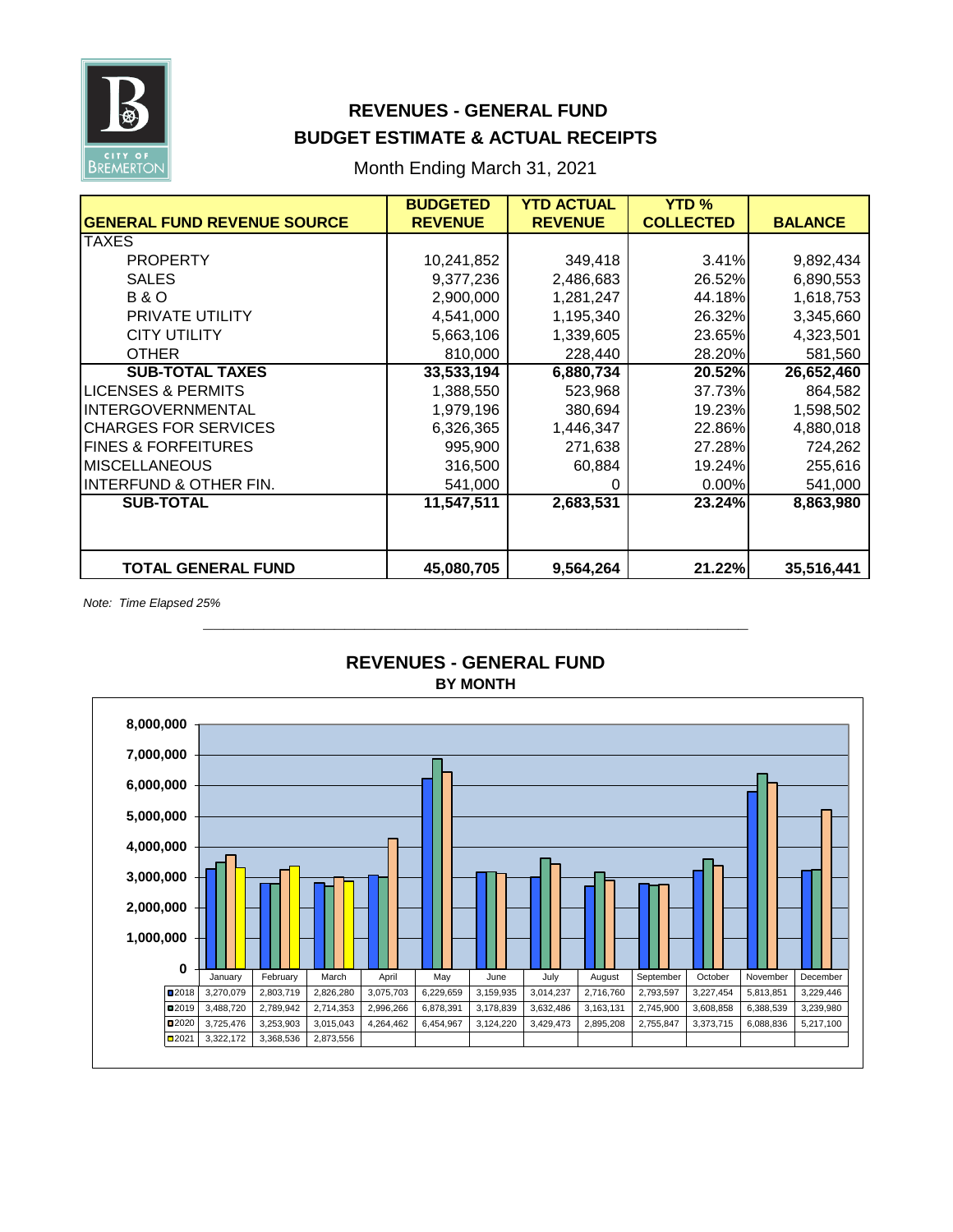

## **EXPENDITURES - GENERAL FUND BY DEPARTMENT**

## Month Ending March 31, 2021

|                                | <b>ANNUAL</b>       | <b>YTD</b>          |                 |                |
|--------------------------------|---------------------|---------------------|-----------------|----------------|
|                                | <b>BUDGETED</b>     | <b>ACTUAL</b>       | $\%$            |                |
| <b>DEPARTMENT</b>              | <b>EXPENDITURES</b> | <b>EXPENDITURES</b> | <b>EXPENDED</b> | <b>BALANCE</b> |
| <b>CITY COUNCIL</b>            | 408,565             | 99,334              | 24.31%          | 309,231        |
| <b>EXECUTIVE</b>               | 347,522             | 80,908              | 23.28%          | 266,614        |
| <b>FINANCIAL SERVICES</b>      | 1,617,903           | 352,209             | 21.77%          | 1,265,694      |
| <b>LEGAL</b>                   | 1,641,515           | 384,407             | 23.42%          | 1,257,108      |
| <b>HUMAN RESOURCES</b>         | 755,885             | 158,697             | 20.99%          | 597,188        |
| <b>COMMUNITY DEVELOPMENT</b>   | 2,837,380           | 562,241             | 19.82%          | 2,275,139      |
| MUNICIPAL COURT                | 1,527,581           | 359,825             | 23.56%          | 1,167,756      |
| <b>CITY AUDITOR</b>            | 95,315              | 23,136              | 24.27%          | 72,179         |
| POLICE DEPARTMENT              | 12,775,572          | 2,934,384           | 22.97%          | 9,841,188      |
| <b>FIRE DEPARTMENT</b>         | 12,086,411          | 3,058,285           | 25.30%          | 9,028,126      |
| POLICE & FIRE PENSION          | 1,886,400           | 488,375             | 25.89%          | 1,398,025      |
| <b>GENERAL FACILITIES</b>      | 1,938,475           | 278,659             | 14.38%          | 1,659,816      |
| <b>PARKS &amp; RECREATION</b>  | 3,207,834           | 788,867             | 24.59%          | 2,418,967      |
| <b>ENGINEERING</b>             | 3,051,152           | 668,844             | 21.92%          | 2,382,308      |
| MISCELLANEOUS NON-DEPARTMENTAL | 5,117,634           | 1,254,600           | 24.52%          | 3,863,034      |
| <b>SUB-TOTAL</b>               | 49,295,144          | 11,492,772          | 23.31%          | 37,802,372     |
|                                |                     |                     |                 |                |
| <b>TOTAL</b>                   | 49,295,144          | 11,492,772          | 23.31%          | 37,802,372     |

*Note: Time Elapsed 25%*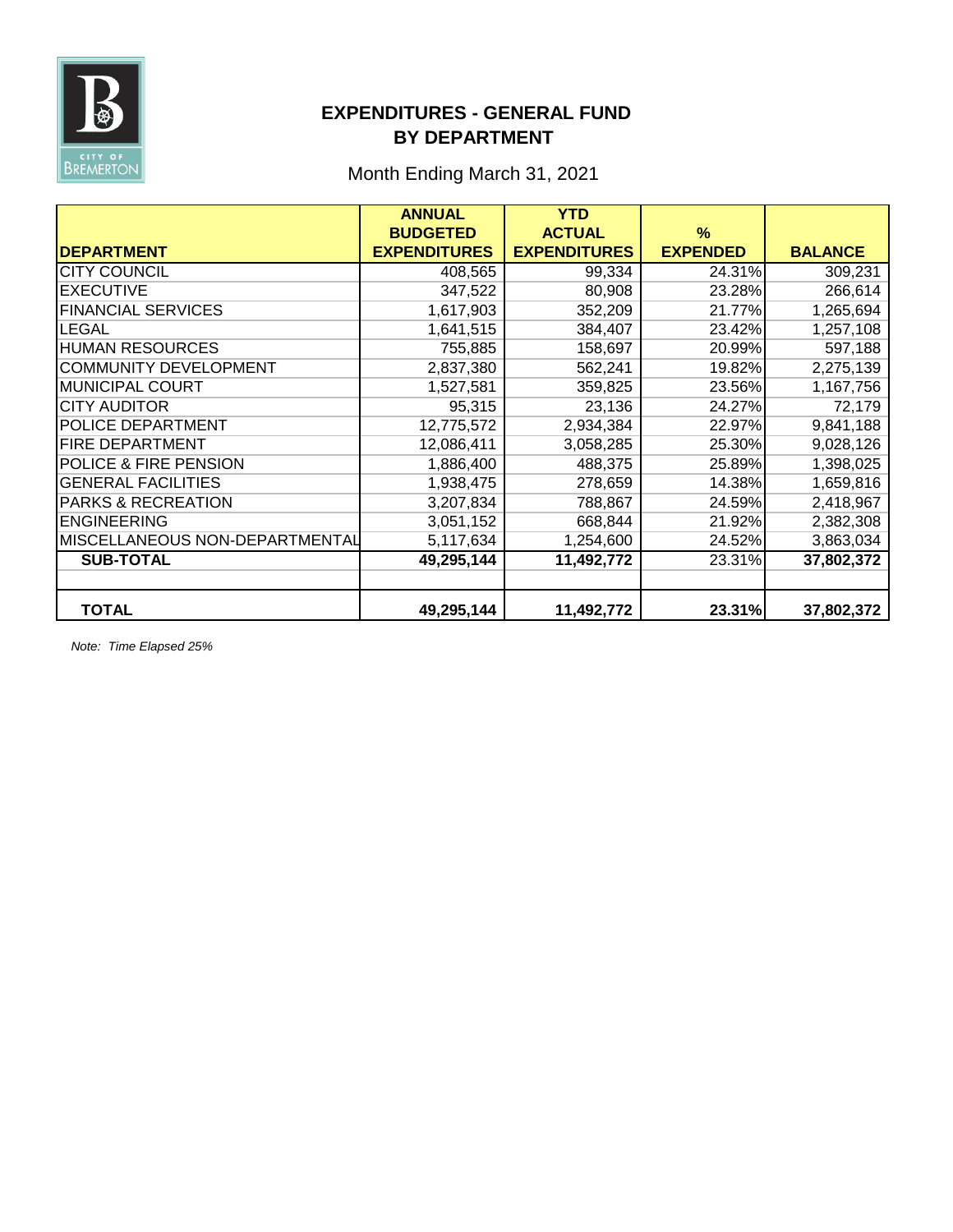

## **REVENUES - ALL FUNDS**

Month Ending March 31, 2021

|                                          | <b>TOTAL</b>    | <b>YTD</b>      |                 |
|------------------------------------------|-----------------|-----------------|-----------------|
|                                          | <b>BUDGETED</b> | <b>ACTUAL</b>   | <b>YTD%</b>     |
| <b>FUNDS</b>                             | <b>REVENUES</b> | <b>REVENUES</b> | <b>RECEIVED</b> |
| <b>GENERAL</b>                           | 45,080,705      | 9,564,264       | 21.22%          |
| <b>STREET</b>                            | 2,509,423       | 563,616         | 22.46%          |
| <b>CONTINGENCY RESERVE</b>               | 144,800         | 35,292          | 24.37%          |
| <b>LODGING TAX</b>                       | 474,000         | 82,905          | 17.49%          |
| <b>PARKING SYSTEM</b>                    | 1,650,331       | 276,020         | 16.73%          |
| <b>CDBG</b>                              | 947,000         | 28,337          | 2.99%           |
| <b>ABATEMENT REVOLVING</b>               | 25,500          | 24,044          | 94.29%          |
| POLICE SPECIAL PROJECTS                  | 8,500           | 104,699         | 1231.76%        |
| PUBLIC ACCESS TELEVISION                 | 446,607         | 109,238         | 24.46%          |
| <b>GIFT &amp; DONATION FUND</b>          | 2,100           | 1,819           | 86.60%          |
| <b>TRIAL IMPROVEMENT</b>                 | 18,600          | 5,612           | 30.17%          |
| ONE PERCENT FOR ART                      | 1,700           | 24              | 1.40%           |
| CONFERENCE CENTER OPER.                  | 1,379,438       | 186,985         | 13.56%          |
| 2010 UTGO                                | 901,000         | 32,103          | 3.56%           |
| 2010 GOVERNMENT CENTER LTGO              | 331,000         | 330,646         | 99.89%          |
| 2015 PUBLIC SAFETY BOND                  | 550,750         | 19,298          | 3.50%           |
| 2019 REFUNDING LTGO                      | 480,600         | 149,386         | 31.08%          |
| <b>GENERAL GOV'T CAPITAL IMPROVEMENT</b> | 1,690,000       | 706,316         | 41.79%          |
| PARK FACILITIES CONST.                   | 1,272,550       | 169,994         | 13.36%          |
| <b>RESIDENTIAL STREET CAPITAL</b>        | 1,341,301       | 281,424         | 20.98%          |
| TRANSPORTATION CAPITAL PROJECTS          | 10,286,817      | 148,581         | 1.44%           |
| FIRE PUBLIC SAFETY CAPITAL               | 0               | 296             | N/A             |
| AFFORDABLE HOUSING CAPITAL FUND          | 100,000         | 100,185         | 100.18%         |
| <b>WATER UTILITY</b>                     | 15,498,857      | 3,550,059       | 22.91%          |
| <b>WATER CAPITAL</b>                     | 3,605,600       | 1,938,127       | 53.75%          |
| <b>GOLD MTN GOLF COMPLEX</b>             | 4,758,835       | 313,785         | 6.59%           |
| <b>WASTEWATER UTILITY</b>                | 16,537,038      | 4,021,094       | 24.32%          |
| <b>WASTEWATER CAPITAL</b>                | 7,995,600       | 949,522         | 11.88%          |
| STORMWATER UTILITY                       | 4,995,006       | 1,155,153       | 23.13%          |
| <b>STORMWATER CAPITAL</b>                | 4,062,929       | 466,652         | 11.49%          |
| UTILITY DEBT RESERVE                     | 22,000          | 3,181           | 14.46%          |
| <b>RISK MANAGEMENT</b>                   | 2,207,829       | 443,240         | 20.08%          |
| <b>EMPLOYMENT SECURITY</b>               | 4,000           | 59              | 1.48%           |
| <b>ACCUMULATED LEAVE LIABILITY</b>       | 582,500         | 50,887          | 8.74%           |
| <b>ER&amp;R OPERATIONS</b>               | 1,793,219       | 315,741         | 17.61%          |
| <b>ER&amp;R RESERVES</b>                 | 1,489,943       | 397,811         | 26.70%          |
| <b>INFORMATION TECHNOLOGY</b>            | 1,766,000       | 437,586         | 24.78%          |
| <b>TOTAL CITY FUNDS</b>                  | 134,962,078     | 26,963,980      | 19.98%          |

*Note: Time Elapsed 25%*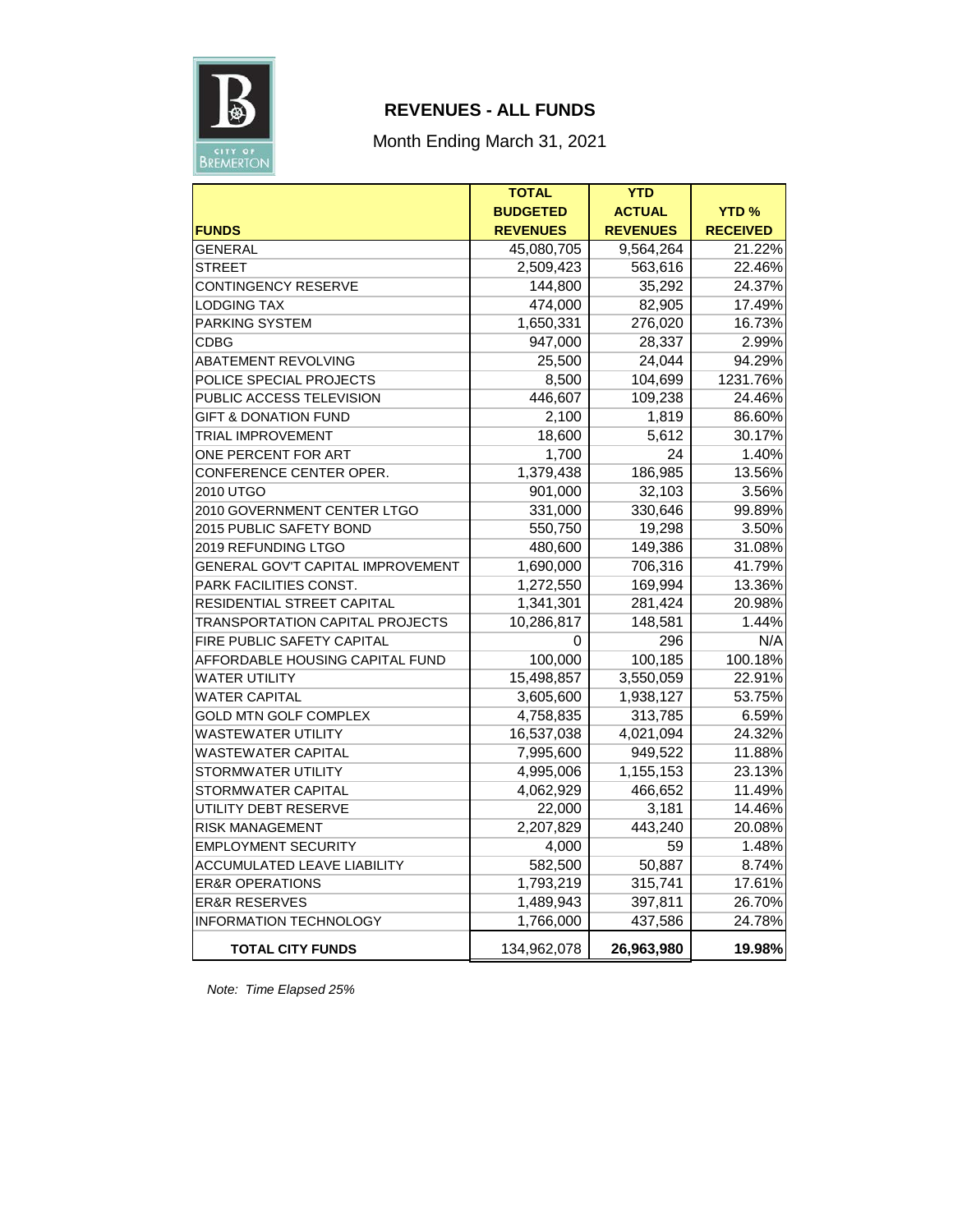

## **EXPENDITURES - ALL FUNDS**

## Month Ending March 31, 2021

|                                        | <b>TOTAL</b>        | <b>YTD</b>          |                 |
|----------------------------------------|---------------------|---------------------|-----------------|
|                                        | <b>BUDGETED</b>     | <b>ACTUAL</b>       | <b>YTD%</b>     |
| <b>FUNDS</b>                           | <b>EXPENDITURES</b> | <b>EXPENDITURES</b> | <b>EXPENDED</b> |
| <b>GENERAL</b>                         | 49,295,144          | 11,492,772          | 23.31%          |
| <b>STREET</b>                          | 2,825,254           | 700,977             | 24.81%          |
| <b>LODGING TAX</b>                     | 600,000             | 87,500              | 14.58%          |
| <b>PARKING SYSTEM</b>                  | 1,743,479           | 261,839             | 15.02%          |
| <b>CDBG</b>                            | 946,995             | 55,969              | 5.91%           |
| <b>ABATEMENT REVOLVING</b>             | 241,100             | 377                 | 0.16%           |
| POLICE SPECIAL PROJECTS                | 203,868             | 6,206               | 3.04%           |
| PUBLIC ACCESS TELEVISION               | 494,075             | 110,798             | 22.43%          |
| <b>GIFT &amp; DONATION FUND</b>        | 17,000              | 0                   | 0.00%           |
| <b>TRIAL IMPROVEMENT</b>               | 27,500              | 34                  | 0.12%           |
| ONE PERCENT FOR ART                    | 9,000               | 500                 | 5.56%           |
| CONFERENCE CENTER OPERATING            | 1,259,272           | 118,367             | 9.40%           |
| 2010 UTGO                              | 856,088             | 0                   | 0.00%           |
| 2010 GOVERNMENT CENTER LTGO            | 331,113             | 57,906              | 17.49%          |
| 2015 PUBLIC SAFETY BOND                | 500,550             | 0                   | 0.00%           |
| 2019 REFUNDING LTGO                    | 530,844             | 53,292              | 10.04%          |
| <b>GEN GOV'T CAPITAL IMP</b>           | 2,126,544           | 405,000             | 19.04%          |
| PARK FACILITIES CONSTRUCTION           | 1,304,150           | 114,535             | 8.78%           |
| RESIDENTIAL STREET CAPITAL             | 1,438,428           | 194,614             | 13.53%          |
| <b>TRANSPORTATION CAPITAL PROJECTS</b> | 10,743,548          | 593,531             | 5.52%           |
| FIRE PUBLIC SAFETY CAPITAL             | 792,163             | 78,573              | 9.92%           |
| AFFORDABLE HOUSING CAPITAL FUND        | 100,000             | 0                   | 0.00%           |
| <b>WATER UTILITY</b>                   | 16,030,472          | 3,224,920           | 20.12%          |
| <b>WATER CAPITAL</b>                   | 6,842,085           | 330,097             | 4.82%           |
| <b>GOLD MOUNTAIN GOLF COMPLEX</b>      | 4,651,435           | 433,747             | 9.33%           |
| <b>WASTEWATER UTILITY</b>              | 17,148,347          | 3,408,183           | 19.87%          |
| <b>WASTEWATER CAPITAL</b>              | 9,041,446           | 238,616             | 2.64%           |
| STORMWATER UTILITY                     | 5,080,979           | 1,012,187           | 19.92%          |
| STORMWATER CAPITAL                     | 5,417,195           | 98,873              | 1.83%           |
| <b>RISK MANAGEMENT</b>                 | 2,202,829           | 1,368,594           | 62.13%          |
| <b>EMPLOYMENT SECURITY</b>             | 80,000              | 0                   | 0.00%           |
| ACCUMULATED LEAVE LIABILITY            | 588,700             | 42,024              | 7.14%           |
| <b>ER&amp;R OPERATIONS</b>             | 1,790,369           | 343,739             | 19.20%          |
| <b>ER&amp;R RESERVES</b>               | 1,169,718           | 191,442             | 16.37%          |
| <b>INFORMATION TECHNOLOGY</b>          | 1,764,196           | 532,366             | 30.18%          |
| <b>TOTAL ALL FUNDS</b>                 | 148,193,886         | 25,557,577          | 17.25%          |

*Note: Time Elapsed 25%*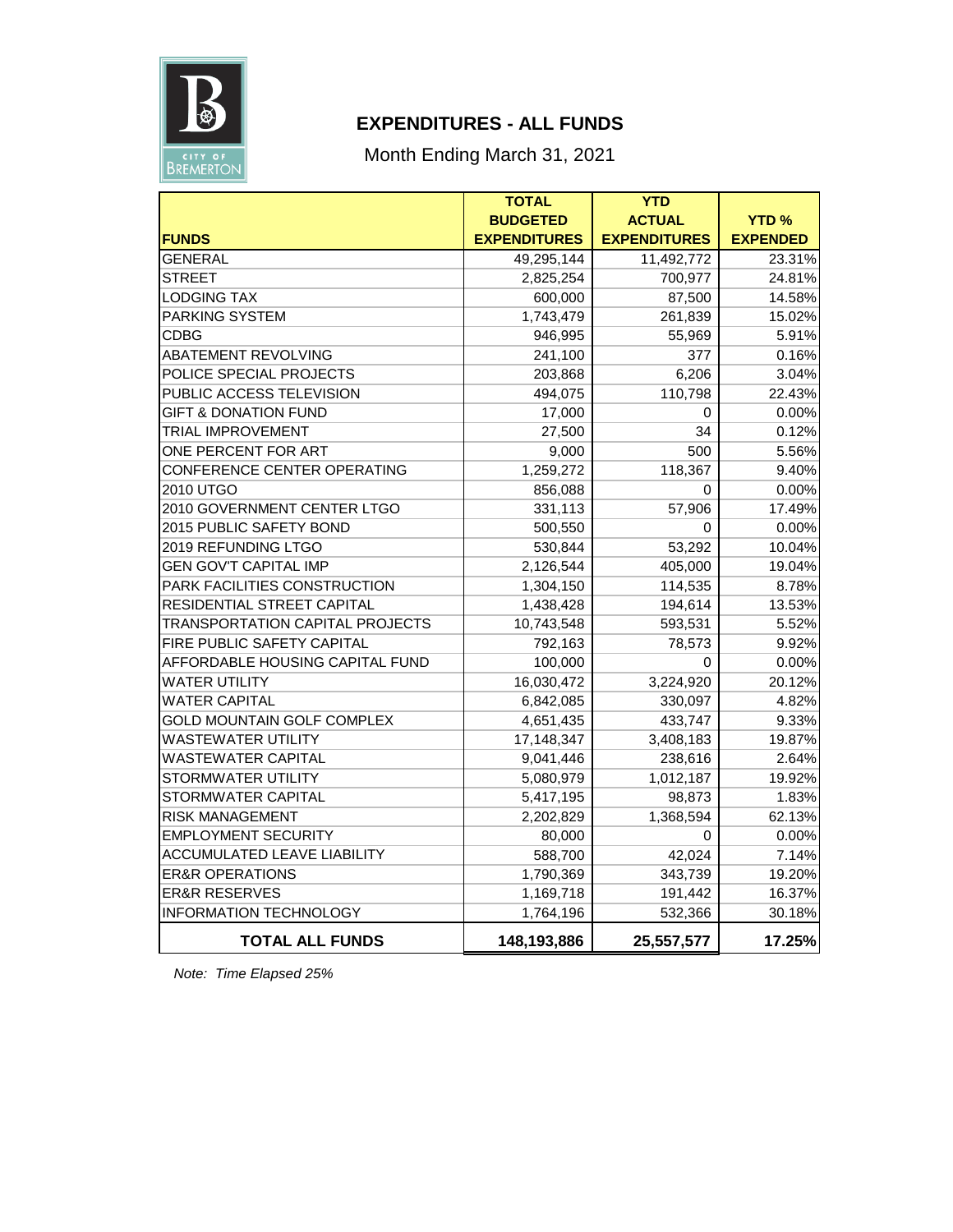

### **CASH FLOW ACTIVITY - ALL FUNDS**

#### Month Ending March 31, 2021

| <b>FUND</b>                           | <b>BEGINNING</b><br><b>CASH AND</b> |                 |                      | <b>ENDING</b><br><b>CASH AND</b> |
|---------------------------------------|-------------------------------------|-----------------|----------------------|----------------------------------|
|                                       | <b>INVESTMENTS*</b>                 | <b>RECEIPTS</b> | <b>DISBURSEMENTS</b> | <b>INVESTMENTS</b>               |
|                                       |                                     |                 |                      |                                  |
| 001 GENERAL                           | 13,033,886                          | 4,554,843       | 5,287,385            | 12,301,344                       |
| 102 STREET                            | 778,178                             | 235,094         | 336,349              | 676,922                          |
| 103 CONTINGENCY RESERVE               | 1,541,773                           | 11,971          | $\Omega$             | 1,553,744                        |
| <b>104 LODGING TAX FUND</b>           | 279,562                             | 31,073          | 33,333               | 277,301                          |
| <b>105 PARKING SYSTEM REVENUE</b>     | 862,104                             | 135,465         | 112,081              | 885,489                          |
| 106 COMMUNITY DEV. BLOCK GRANT        | 51,029                              | 26,631          | 35,175               | 42,486                           |
| 108 ABATEMENT REVOLVING               | 363,443                             | 289             | 355                  | 363,377                          |
| 110 POLICE SPECIAL PROJECTS           | 517,191                             | 766             | 3,728                | 514,229                          |
| 113 PUBLIC ACCESS TELEVISION          | 763,944                             | 24,196          | 50,878               | 737,261                          |
| 114 GIFT AND DONATION                 | 89,927                              | 1,427           | 0                    | 91,354                           |
| 116 TRIAL IMPROVEMENT FUND            | 104,187                             | 130             | 0                    | 104,317                          |
| 117 ONE PERCENT FOR THE ARTS          | 12,834                              | 10              | $\mathbf 0$          | 12,844                           |
| 120 CONFERENCE CENTER OPERATIONS      | 382,205                             | 21,119          | 46,520               | 356,805                          |
| 204 2010 UTGO/LTGO(B)                 | (37, 620)                           | 24,998          | 0                    | (12, 622)                        |
| 205 2012 UTGO GVMT CENTER             | 358.478                             | 268             | $\overline{0}$       | 358,746                          |
| 206 2015 PUBLIC SAFETY BOND           | 87,480                              | 14,872          | 0                    | 102,352                          |
| 207 2019 REFUNDING LTGO               | 317,844                             | 3,986           | $\mathbf 0$          | 321,830                          |
| 308 GENERAL GOVERNMENT CAPITAL IMP    | 4,289,539                           | 150,900         | $\mathbf 0$          | 4,440,439                        |
| 310 PARK FACILITIES CONSTRUCTION      | 333,436                             | 34,132          | 14,363               | 353,205                          |
| 314 RESIDENTIAL STREET CAPITAL        | 2,621,177                           | 154,889         | 73,350               | 2,702,716                        |
| 315 TRANS CAPITAL PROJECTS            | 1,061,312                           | 572,203         | 643,068              | 990,447                          |
| 316 FIRE PUBLIC SAFETY CAPITAL        | 881,795                             | 90              | 30,898               | 850,987                          |
| 318 AFFORDABLE HOUSING                | 103,205                             | 77              | 0                    | 103,283                          |
| <b>401 WATER UTILITY</b>              | 3,165,690                           | 1,783,939       | 1,486,621            | 3,463,008                        |
| <b>404 WATER UTILITY CAPITAL</b>      | 12,325,637                          | 774,364         | 150,230              | 12,949,770                       |
| 407 GOLD MOUNTAIN GOLF COURSE         | 1,642,367                           | 2,542           | 76,675               | 1,568,235                        |
| 451 WASTEWATER UTILITY                | 1,852,473                           | 1,957,694       | 1,362,378            | 2,447,790                        |
| 454 WASTEWATER UTILITY CAPITAL        | 4,022,410                           | 282,055         | 203,187              | 4,101,278                        |
| <b>481 STORMWATER UTILITY</b>         | 471,866                             | 502,270         | 394,106              | 580,030                          |
| <b>484 STORMWATER UTILITY CAPITAL</b> | 5,962,923                           | 140,034         | 67,546               | 6,035,411                        |
| 499 UTILITY DEBT SERVICE              | 1,718,119                           | 1,286           | 0                    | 1,719,405                        |
| 503 RISK MANAGEMENT                   | 1,564,258                           | 132,322         | 193,545              | 1,503,036                        |
| 504 SELF INSURED MEDICAL              | 36,652                              | $\mathbf 0$     | 0                    | 36,652                           |
| 506 EMPLOYMENT SECURITY               | 193,615                             | 145             | 6,696                | 187,063                          |
| 507 ACCUMULATED LEAVE LIABILITY       | 502,170                             | 376             | 72,194               | 430,352                          |
| 509 EQUIPMENT MAINTENANCE             | 126,583                             | 169,885         | 185,880              | 110,588                          |
| 510 EQUIPMENT RESERVE                 | 4,526,110                           | 142,258         | 172,215              | 4,496,153                        |
| 511 INFORMATION TECHNOLOGY            | 1,148,974                           | 186,329         | 199,401              | 1,135,902                        |
| 641 SALARY CLEARING                   | 396,835                             | 3,181,473       | 2,942,255            | 636,053                          |
| 643 ADMINISTRATIVE TRUST              | 325,842                             | 85,943          | 120,916              | 290,868                          |
| 645 WATER/SEWER CLEARING              | (20, 039)                           | 3,312,243       | 3,294,547            | (2, 342)                         |
| <b>GRAND TOTAL ALL FUNDS</b>          | 68,759,393                          | 18,654,588      | 17,595,873           | 69,818,108                       |

The "Cash Flow Activity - All Funds" report provides an overview of the actual cash receipts and disbursements for the month reported for each City fund. The cash flows in a given period will be different than the monthly "Revenues/Expenditures - All Funds" because the disbursements and receipts on a cash flow basis will include payments that relate to prior period receivable and payable balances. The Cash Flow Activity reports show the actual cash impacts for any given month and provides the user with information to assess the adequacy of cash balances and liquidity at a given point of time.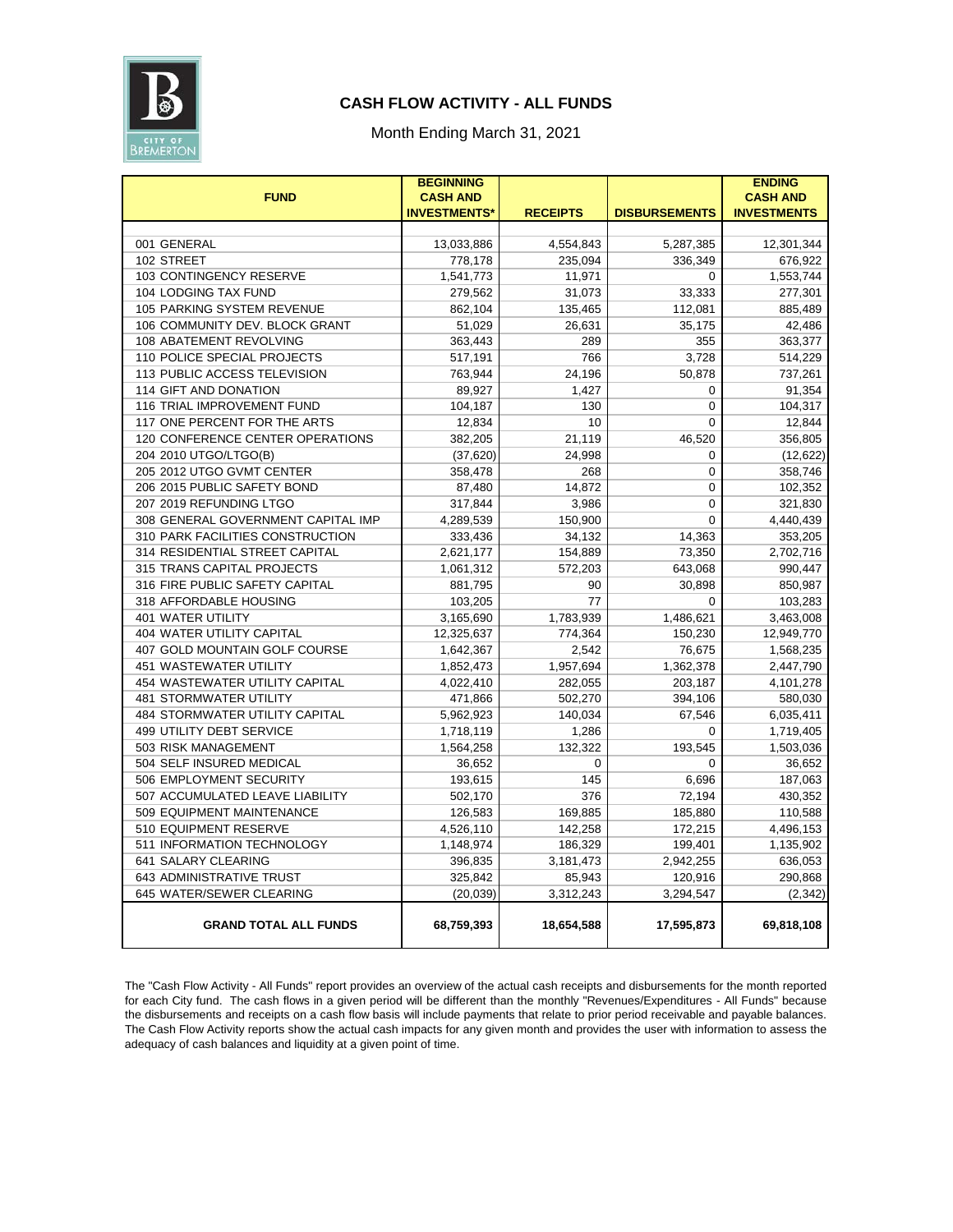

#### **CASH FLOW - GENERAL FUND**

|                      | Dec        | <b>JAN</b> | <b>FEB</b> | <b>MAR</b> | <b>APR</b> | <b>MAY</b> | <b>JUN</b> | JUL | <b>AUG</b> | <b>SEP</b> | ост | <b>NOV</b> | <b>DEC</b> |
|----------------------|------------|------------|------------|------------|------------|------------|------------|-----|------------|------------|-----|------------|------------|
|                      |            |            |            |            |            |            |            |     |            |            |     |            |            |
| <b>RECEIPTS</b>      |            | 4,878,326  | 4,905,808  | 4,554,843  |            |            |            |     |            |            |     |            |            |
| <b>DISBURSEMENTS</b> |            | 6,023,815  | 5,024,081  | 5,287,385  |            |            |            |     |            |            |     |            |            |
| <b>CASH/INVEST</b>   | 14,297,647 | 13,152,159 | 13,033,886 | 12,301,344 |            |            |            |     |            |            |     |            |            |
|                      |            |            |            |            |            |            |            |     |            |            |     |            |            |